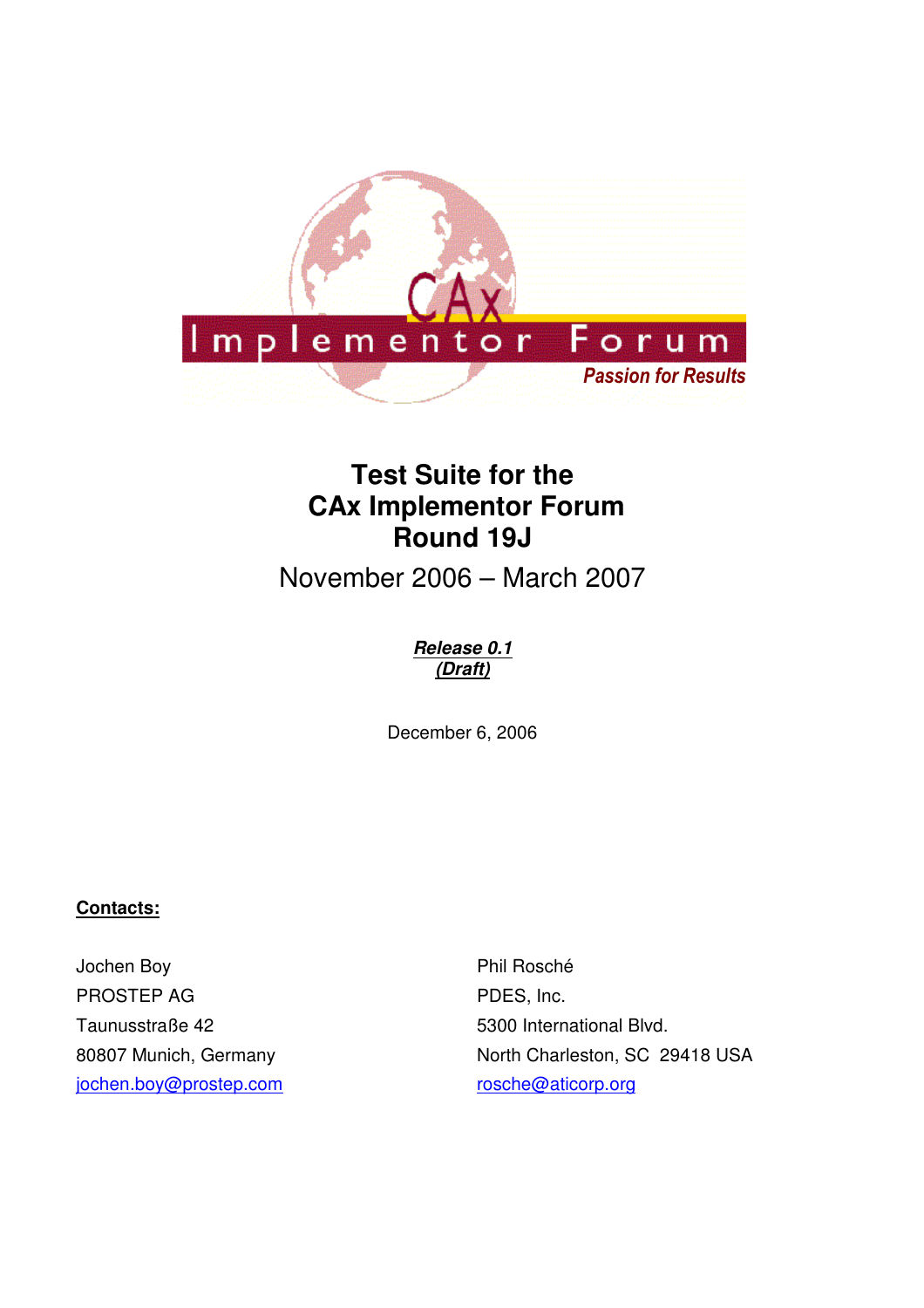| <b>CAx Implementor Forum</b> |  |
|------------------------------|--|
|                              |  |

# **Contents:**

| 1.0           |  |
|---------------|--|
| 1.1           |  |
| 1.2           |  |
| 1.3           |  |
| 1.4           |  |
| 2.0           |  |
| 2.1           |  |
| 2.1.1         |  |
| 2.1.2         |  |
| 2.1.3         |  |
| 2.1.3.1       |  |
| 2.1.3.2       |  |
| $2.2^{\circ}$ |  |
| 2.2.1         |  |
| 2.2.2         |  |
| 2.2.3         |  |
| 2.2.3.1       |  |
| 2.3           |  |
| 2.3.1         |  |
| 2.3.2         |  |
| 2.3.3         |  |
| 2.3.3.1       |  |
| 2.3.3.2       |  |
|               |  |
| 2.4.1         |  |
| 2.4.2         |  |
| 2.4.3         |  |
| 2.4.3.1       |  |
|               |  |
| 2.5           |  |
| 2.5.1         |  |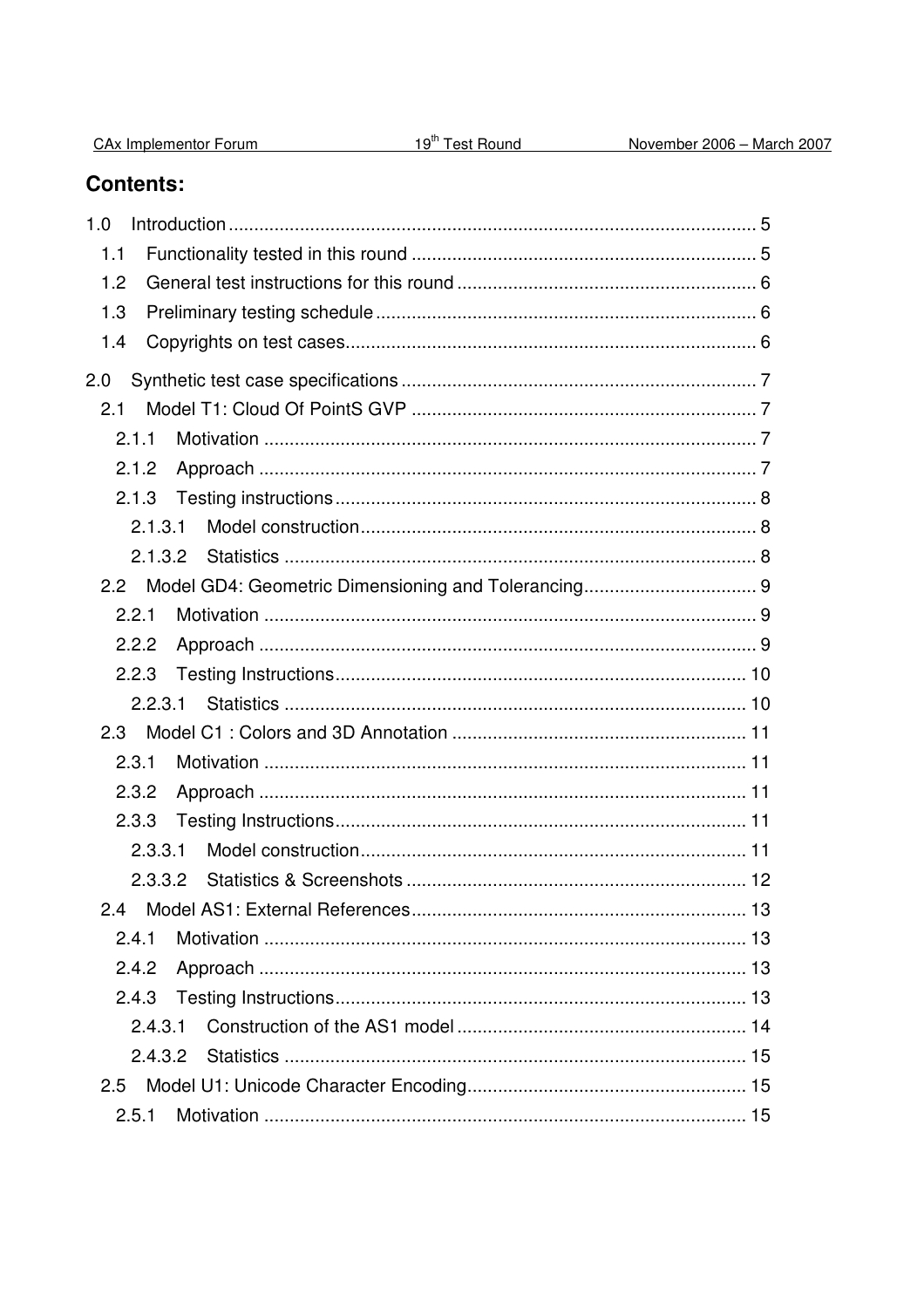|                  | CAx Implementor Forum 19 <sup>th</sup> Test Round November 2006 - March 2007 |
|------------------|------------------------------------------------------------------------------|
|                  |                                                                              |
|                  |                                                                              |
|                  |                                                                              |
|                  |                                                                              |
| 3.0 <sub>2</sub> |                                                                              |
| .3.1             |                                                                              |
| 3.2              |                                                                              |
|                  |                                                                              |
|                  |                                                                              |
| 3.3.2            |                                                                              |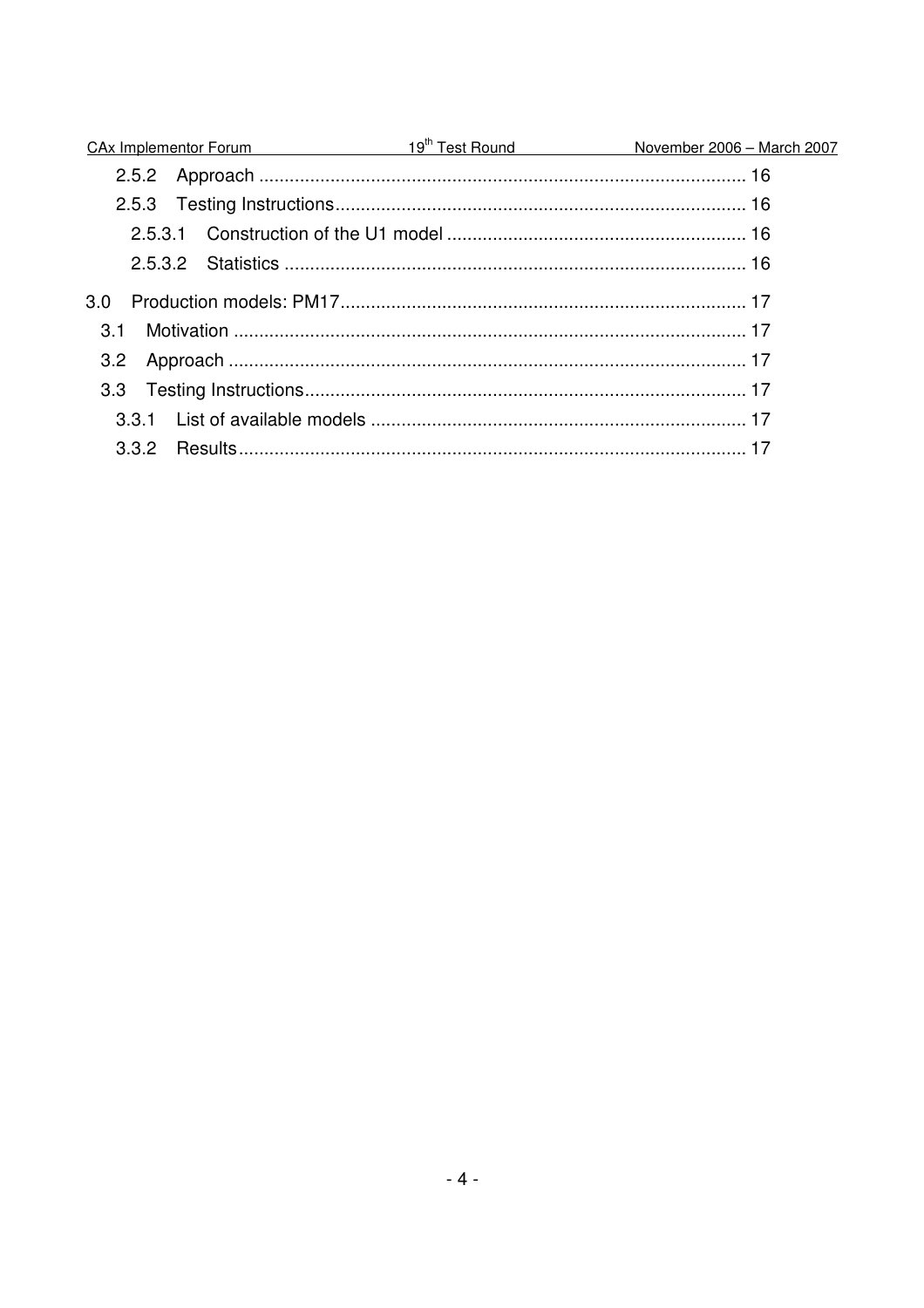# **1.0 Introduction**

This document describes the suite of test cases to be used for the nineteenth round of testing of the CAx Implementor Forum (CAx-IF). The CAx-IF is a joint testing forum organized by PDES, Inc. and the ProSTEP iViP Association. The test rounds of the CAx-IF concentrate primarily on testing the interoperability and conformance of STEP processors based on AP 203 and AP 214.

The test rounds in general combine testing of synthetic and production models. Production models will in most cases be provided by the member companies of the organizations PDES, Inc. and ProSTEP iViP. When production models are not available from the member companies, "production-like" models will be solicited from the various CAx-IF participants.

This test suite includes synthetic models for testing the following capabilities: validation of data transfer quality, geometric validation properties, geometric and dimensional tolerances (GD&T), 3d annotations, and Unicode character encoding.

Production models are provided for assemblies and piece parts. The basis for the production test cases is native CAD models. Each test case therefore originates from a single CAD system, and the set of test cases to be pre-processed (converted to STEP files) is unique for each CAD system. After pre-processing, the resulting STEP files are then to be imported/post-processed/read in by the rest of the participants.

## **1.1 Functionality tested in this round**

Functionality tested in this round relates to: validation of data transfer quality, geometric validation properties, geometric and dimensional tolerances (GD&T), 3d annotations, and longterm archiving.

- Geometric Validation Properties will be tested in two different occurrences:
	- $\circ$  Solid Model VP aim for the validation of the transfer of solid models and assemblies (Extended GVP). These will tested in conjunction with the data transfer quality testing.
	- o Cloud Of Points (COPs) VP is a new kind of validation properties intended to detect shape changes encountered during the data transfer.
- The goal for GD&T is the ability to exchange tolerances for dimensions and geometry to drive downstream applications such as coordinate measuring and manufacturing.
- 3D Annotations is related to the functionality to display notes in the 3d model space. These notes are typically associated with a geometric element of the model (Associative Text). This test is intended as preparation for GD&T presentation.
- In addition to synthetic models for the above capabilities, production models are included in this round of testing.
- Validation of data transfer quality: Based on the production models, this test focuses on the data quality before, during and after the data exchange via STEP. For validation purposes, both the (Extended) Geometric Validation Properties as well as a 3<sup>rd</sup> party quality checker are used.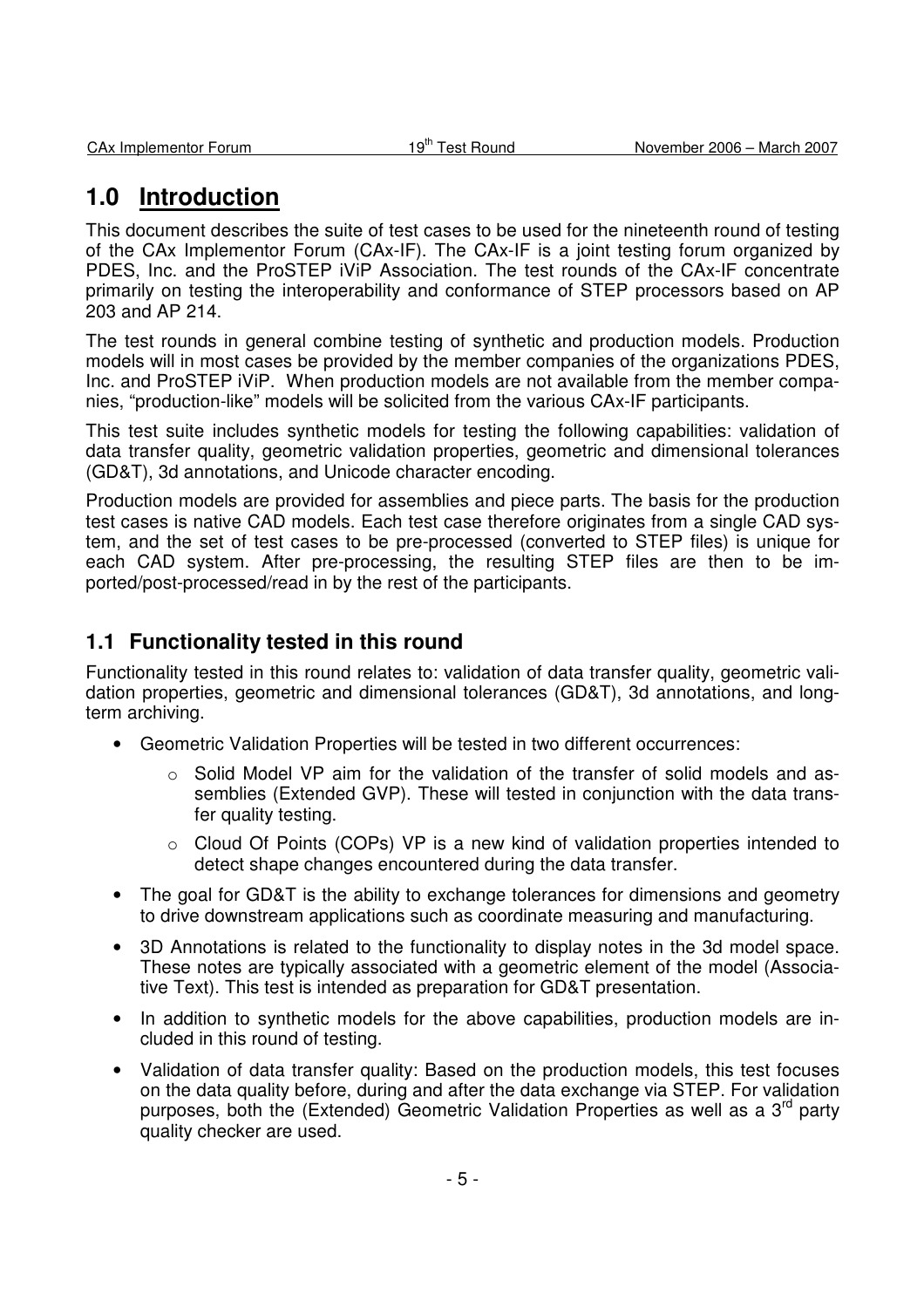|  | CA <sub>x</sub> Implementor Forum |  |
|--|-----------------------------------|--|
|  |                                   |  |

• Unicode character encoding: With the growing number of trans-national projects and the closing of the gap between CAD and PDM systems, the need to transfer special characters, such as German umlauts, French accents or Asian characters in geometry STEP files is growing. Since Part21 allows only the basic ASCII set, these characters have to be encoded in the STEP files.

## **1.2 General test instructions for this round**

The general procedures for communication of models and statistics are outlined in a separate document 'General Testing Instructions'. The general instructions can be retrieved from CAx Implementor Forum web sites. The latest version is v1.5, dated December 2006.

## **1.3 Preliminary testing schedule**

| <b>Date</b>                  | <b>Action</b>                                                |
|------------------------------|--------------------------------------------------------------|
| <b>December 5, 2006</b>      | Test Suite available /                                       |
| (Tue)                        | 1 <sup>st</sup> CAx Implementor Forum conference call        |
| <b>ASAP</b>                  | <b>Production Models released</b>                            |
| <b>January 3, 2007 (Wed)</b> | Initial STEP files and native stats due                      |
| January 24 (Wed)             | <b>STEP files and native stats frozen</b>                    |
| February 5 (Mon)             | Target stats due / 2 <sup>nd</sup> conference call           |
| February 22 (Fri)            | <b>Target stats frozen</b>                                   |
| February 28 (Wed)            | Pre-release of final stats / 3 <sup>rd</sup> conference call |
| March 5 (Mon)                | Review meeting for test round                                |
| March $6 - 7$                | <b>CAx Implementor Forum meeting,</b>                        |
| (Tue – Wed)                  | <b>Asheville, NC - USA</b>                                   |

The following schedule has been agreed on for Round19J:

The CAx-IF will take place in conjunction with the PDES, Inc. offsite meeting. Please note that because of the embedding of the CAx-IF agenda, the meeting will me Monday through Wednesday instead of Tuesday through Thursday, as would be usual.

## **1.4 Copyrights on test cases**

Not all of the production test cases which were provided by the PDES, Inc. and ProSTEP iViP member companies are fully released for any purpose. The least common denominator is that the test cases can be freely distributed among the ProSTEP iViP / PDES, Inc. Round Table participants and can be used for any purposes that are related to CAx-IF testing (i.e.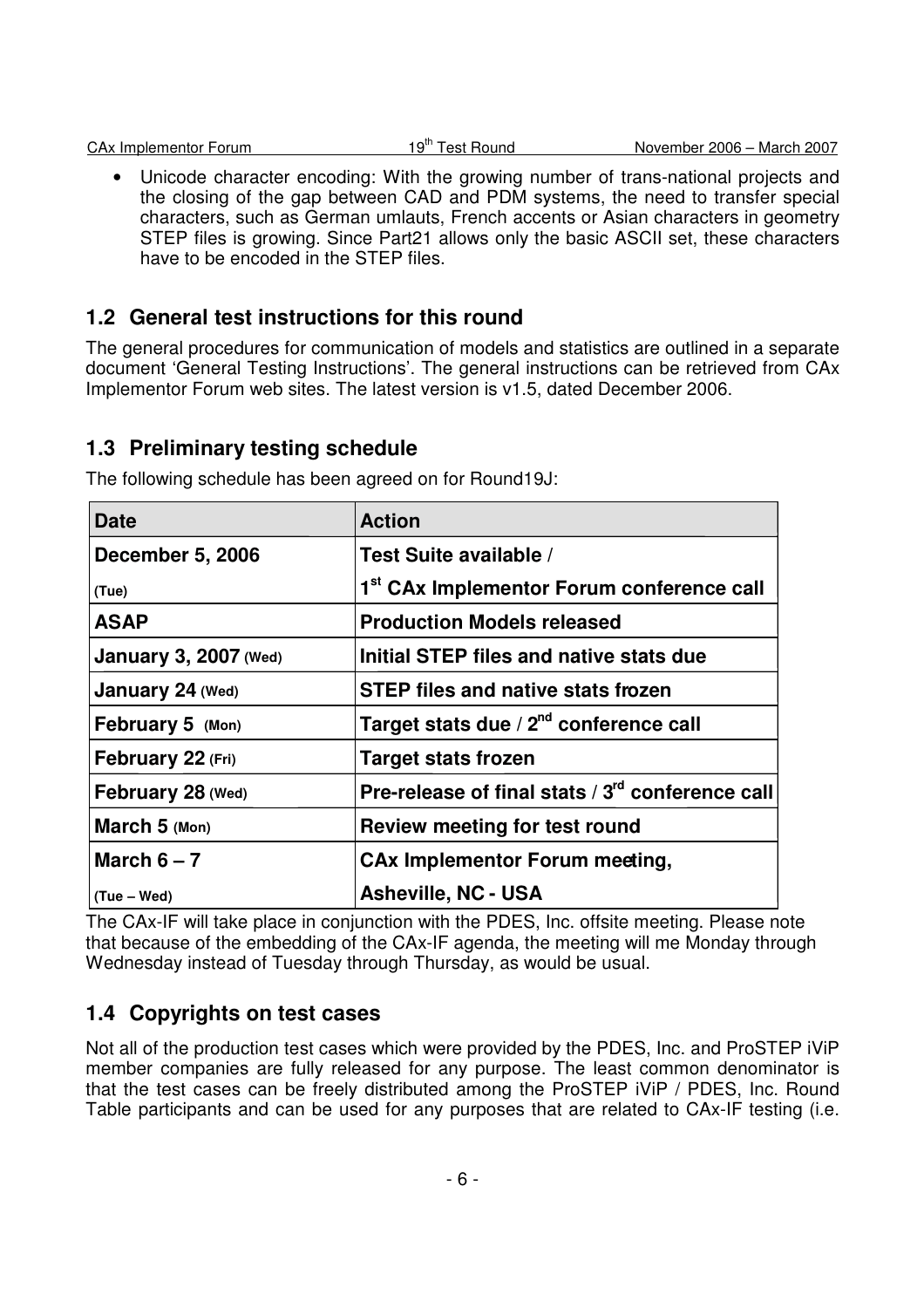testing, documentation of testing efforts), as long as a reference to the originating company is made.

The test cases must not be used for any purposes other than the CAx-IF testing or outside of PDES, Inc. and ProSTEP iViP.

# **2.0 Synthetic test case specifications**

## **2.1 Model T1: Cloud Of PointS GVP**

#### **2.1.1 Motivation**

The "Cloud Of PointS" (COPS) is a new kind of validation properties, intended to validate the actual shape of the model. The mechanism is based on sampling points, which are created exactly on each surface by the exporting CAD system and written into the STEP file as cartesian points. The importing system measures the distances between those sampling points and the faces and boundaries of the created geometry in order to detect any shape changes.

In case a face gets lost during translation, the sampling points can also be used as a guideline to re-create the face.

The goal is to extend the STEP file to be a self-validating archive, since in addition to the geometry it also stores the information for its validation. The main application scenario for this is long-term archiving.

#### **2.1.2 Approach**

The COPS Validation Properties will be tested according to the current Draft Recommended Practices available in the member area of the CAx-IF web sites, under "Information on Round19J of Testing" (dated 12-06-2006).

A more detailed presentation on this functionality provided by ITI will also be made available.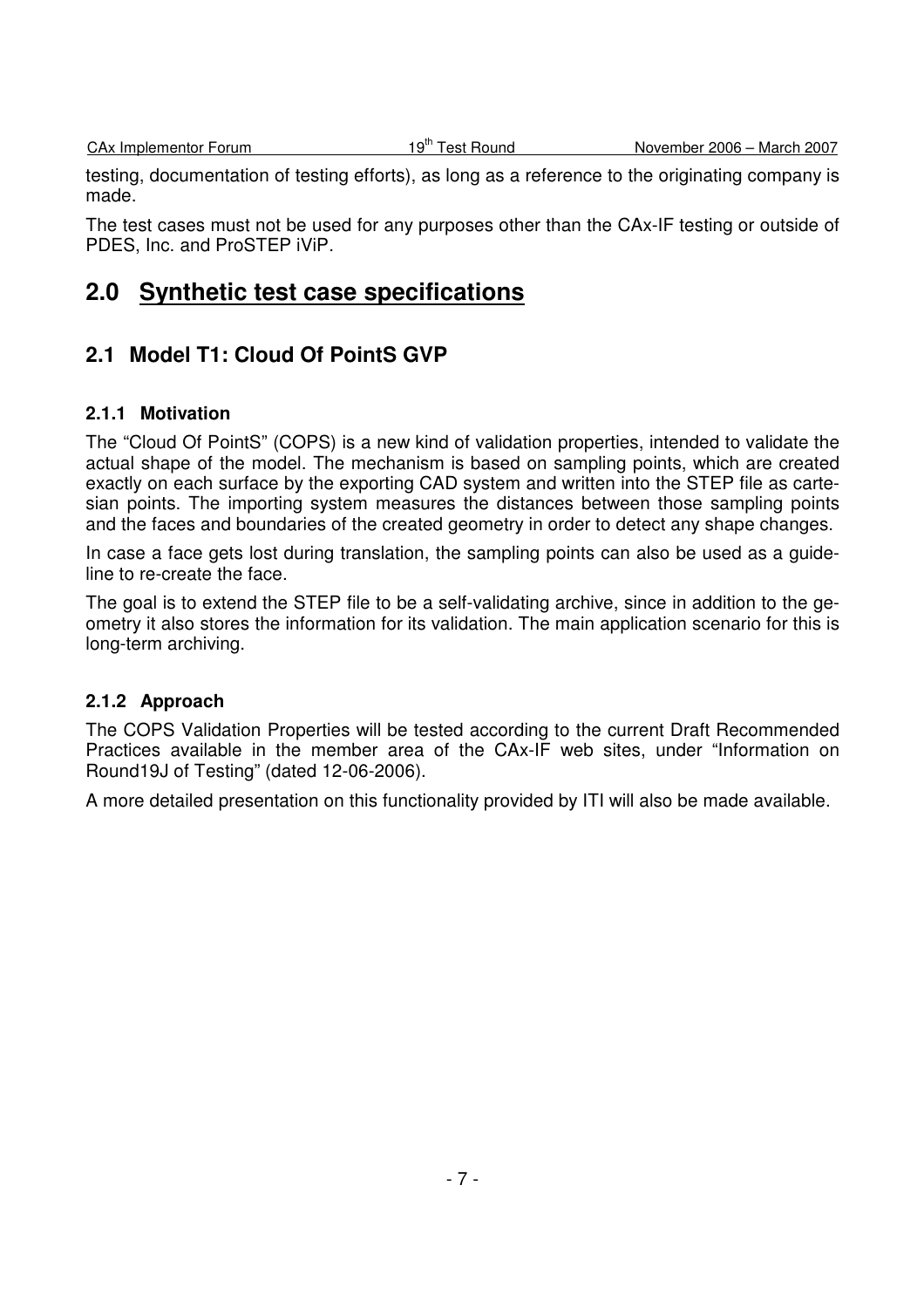#### **2.1.3 Testing instructions**



Figure 1: Shape of the T1 model (turbine blade)

#### **2.1.3.1 Model construction**

The turbine blade was originally used as a production model in Round12J. It has been provided by Pratt&Whitney as a UG assembly. The native models and a STEP file will be made available in the member area of the CAx-IF web site.

Participants with a UG processor should export T1 model based on the native model, all others based on the STEP file. In any case, the highest level of validation properties supported by the exporting system shall be included in the STEP file.

#### **2.1.3.2 Statistics**

With each STEP file submitted for the T1 model, vendors must include a text file with the stats in comma-delimited form (.CSV):

| model                       | t1                                                                                  |
|-----------------------------|-------------------------------------------------------------------------------------|
| system_n                    | Native system code                                                                  |
| system_t                    | Target system code (for native stats use 'stp' for system t)                        |
| lunit                       | <b>Units</b>                                                                        |
| <b>volume</b>               | Total volume of all solids                                                          |
| validation<br><b>volume</b> | Total volume of all solids as received via the validation prop-<br>erty capability. |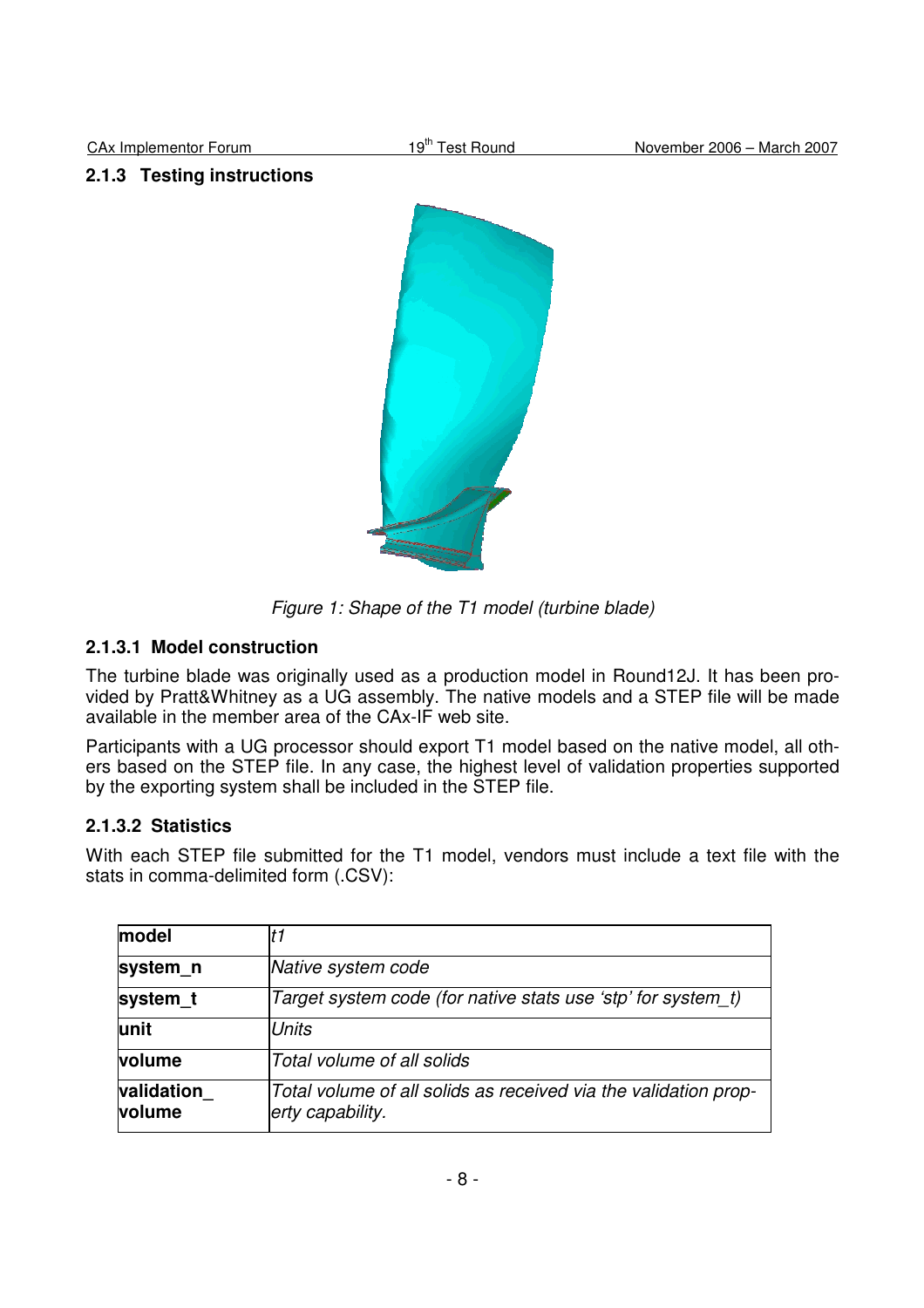| <b>CAx Implementor Forum</b>                    | 19 <sup>th</sup> Test Round                                                                                                                                | November 2006 - March 2007 |
|-------------------------------------------------|------------------------------------------------------------------------------------------------------------------------------------------------------------|----------------------------|
| Valid vol                                       | pass/fail, is the instantiation of the validation property 'volume'<br>in the STEP file as per the recommended practices for valida-<br>tion properties?   |                            |
| <b>Area</b>                                     | Total surface area of all solids                                                                                                                           |                            |
| validation_area                                 | Total surface area of all solids (entire assembly) as received<br>via the validation property capability.                                                  |                            |
| Valid area                                      | pass/fail, is the instantiation of the validation property 'area' in<br>the STEP file as per the recommended practices for validation<br>properties?       |                            |
| Cx cy cz                                        | Centroid of all solids                                                                                                                                     |                            |
| validation_cx<br>validation cy<br>validation cz | Centroid of all solids (entire assembly) as received via the<br>validation property capability.                                                            |                            |
| Valid_cent                                      | pass/fail, is the instantiation of the validation property 'cen-<br>troid' in the STEP file as per the recommended practices for<br>validation properties? |                            |
| Cops_ok                                         | pass/fail, indicates whether the model passed comparison of<br>the COPS GVP (i.e. no shape changes detected), or failed.                                   |                            |
| Valid_cops                                      | pass/fail, indicates whether the target system considers the<br>implementation of the Cloud of PointS information valid as per<br>recommended practices.   |                            |
| <b>Date</b>                                     | Date submitted                                                                                                                                             |                            |
| <b>lissues</b>                                  | <b>Short description of issues</b>                                                                                                                         |                            |

## **2.2 Model GD4: Geometric Dimensioning and Tolerancing**

## **2.2.1 Motivation**

Geometric and Dimensional Tolerances are required for a number of business use cases in the context of STEP data exchange. Among others, they are a prerequisite for long-term data archiving, the way the aircraft industry plans to use it. In addition, the GD&T data can be used to drive downstream applications such as coordinate measuring and manufacturing

## **2.2.2 Approach**

The functionality tested with this model is based on the harmonized approach for GD&T, described in detail in the updated GD&T Usage Guide (Version 2), which is available from the CAx-IF homepages under "Joint Testing Information".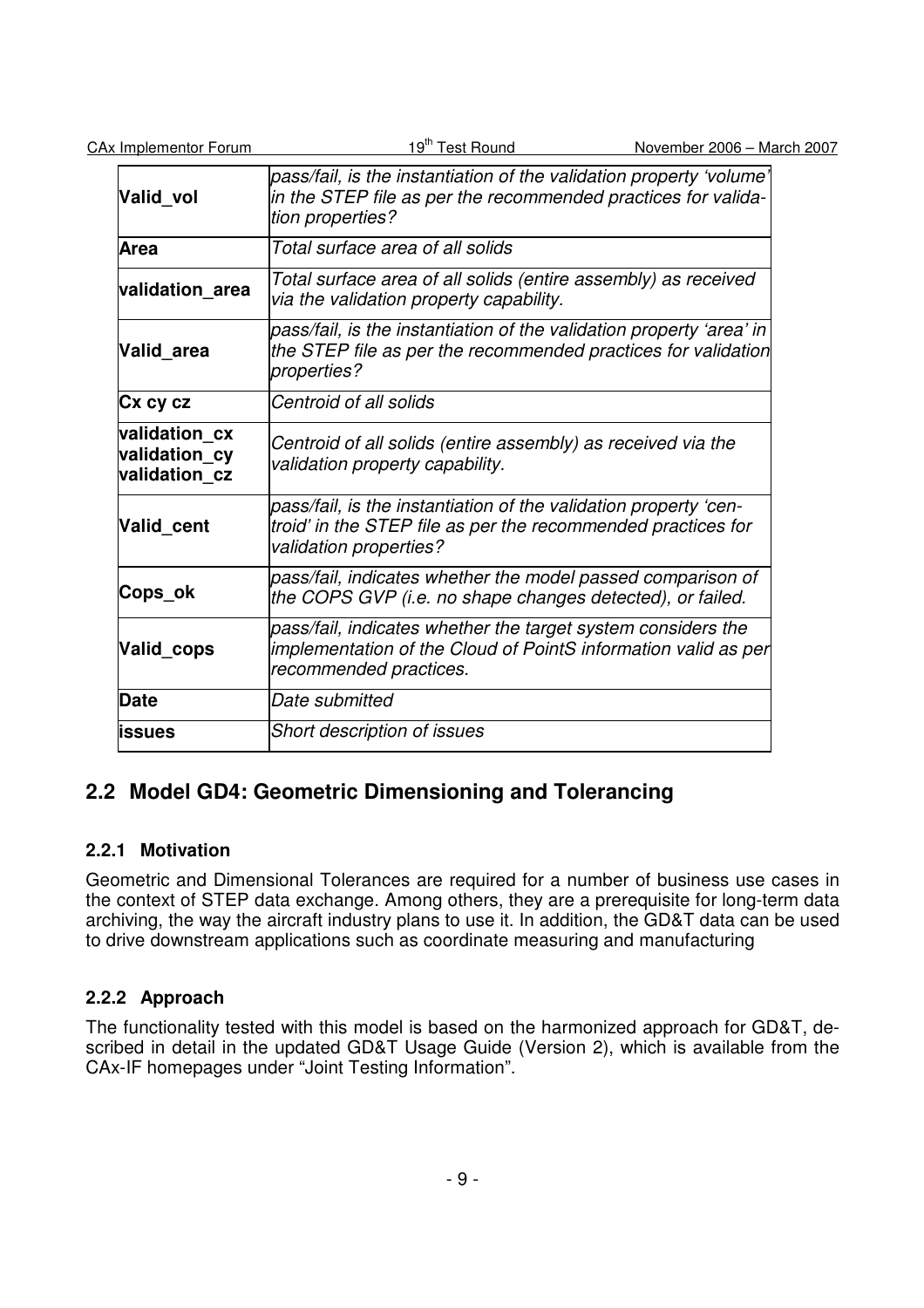### **2.2.3 Testing Instructions**

Note: A more detailed description of this test case will be added in the next release of this document.

This round, a suite of models will be tested for GD&T in order to cover the complete scope of GD&T representation currently covered by the respective Recommended Practices.



Figure 4: Views of the GD4 models a (left) and b (right) with GD&T information displayed

## **2.2.3.1 Statistics**

With each STEP file processed for the GD&T model, vendors must include a text file with the statistics in comma-delimited form (.CSV):

| model          | gd4a / gd4b                         |
|----------------|-------------------------------------|
| lunit          | <b>Units</b>                        |
| volume         | Total volume of all solids          |
| area           | Total surface area of all solids    |
| cx, cy, cz     | Centroid of all solids              |
| dim found      | The number of dimensions processed. |
| Datum found    | The number of datums processed.     |
| Tol_processed  | The number of tolerances processed. |
| <b>Date</b>    | Date submitted                      |
| <b>lissues</b> | <b>Short description of issues</b>  |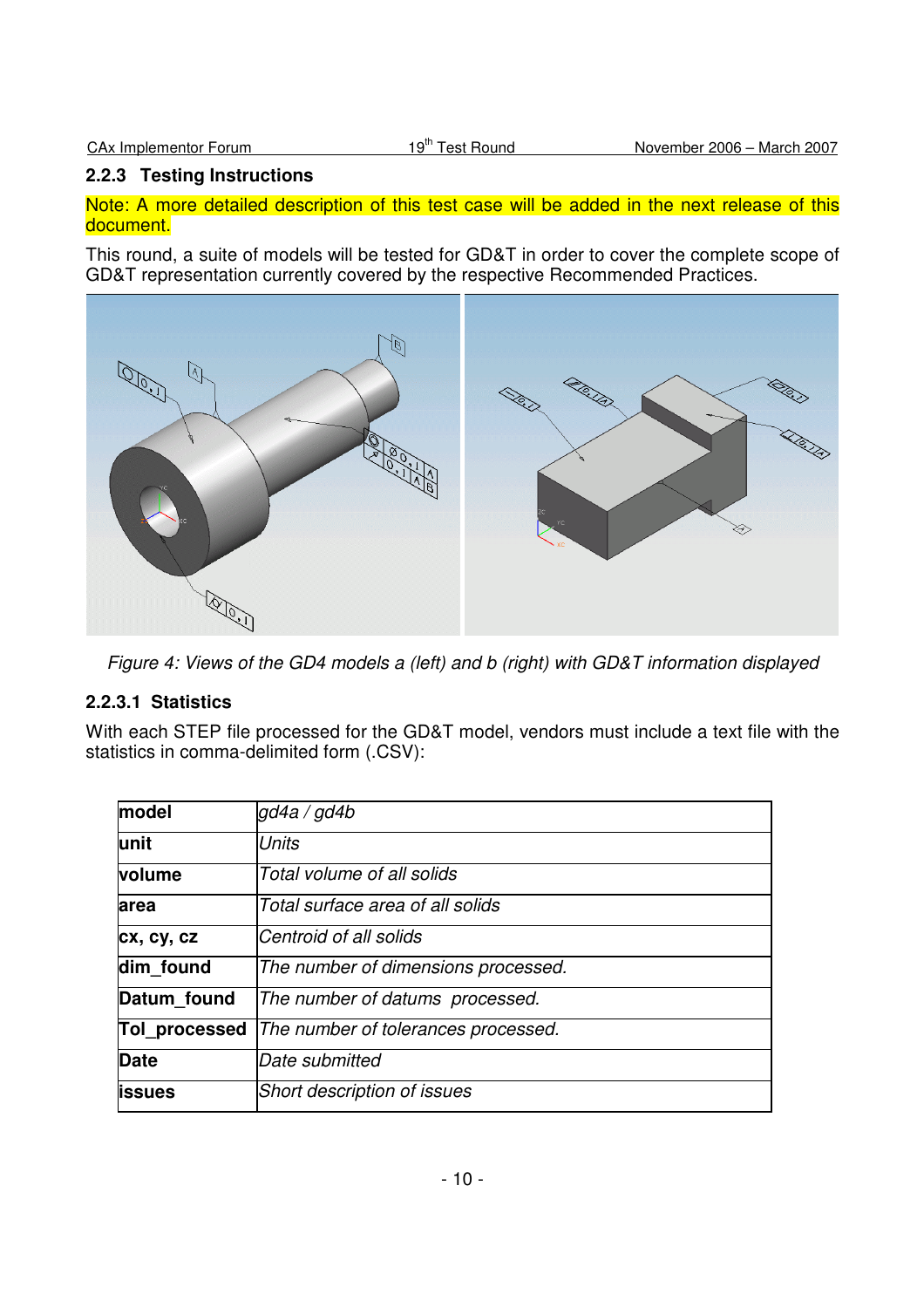# **2.3 Model C1 : Colors and 3D Annotation**

#### **2.3.1 Motivation**

The main objectives for this test is the preparation for GD&T Presentation: Since the 3D Annotation tests in Round17J revealed some issues with the existing implementations, it was agreed to further test this functionality to give all vendors supporting 3D Test a chance to update and verify their implementations in this area. Since most of the 3D Annotation module will be re-used for GD&T Presentation, this test is also a preparation for that. GD&T Presentation will probably be tested from Round20J on.

Since the focus of this test is on the functionality mentioned above, a very simple test model will be used.

### **2.3.2 Approach**

The systems' support for associative text is strongly varying. The approach studied with the Implementor Forum allows for:

- unstyled text in the model
- styled notes in the model
- associate notes to the model
- associativity of notes visually depicted by leader curves

The support for this functionality inside the systems varies considerably. Further variations are introduced by the target elements to which the notes can be associated in a system.

For the test of 3D Annotation, a scenario with a styled text associated to a face and a visual depiction of this associativity by a leader curve will be studied. Since the underlying STEP approach is modular, those systems that cannot exactly represent such a scenario are encouraged to use closest-fits, e.g. neglect the associativity when necessary.

The recommended practices for associative text are available on the CAx-IF web sites, http://www.cax-if.org/ and http://www.cax-if.de/.

#### **2.3.3 Testing Instructions**

#### **2.3.3.1 Model construction**

In order to test color and text exchange without any unwanted side-effects, a very simple geometry is used. It was originally defined in Round6J and should contain:

A cube (arbitrary dimensions and colors).

This model is also used to test the exchange of 3D annotations, for systems supporting this functionality. Recommendations to set up the text in the model:

- **Include three annotations in the model:** 
	- one single-line text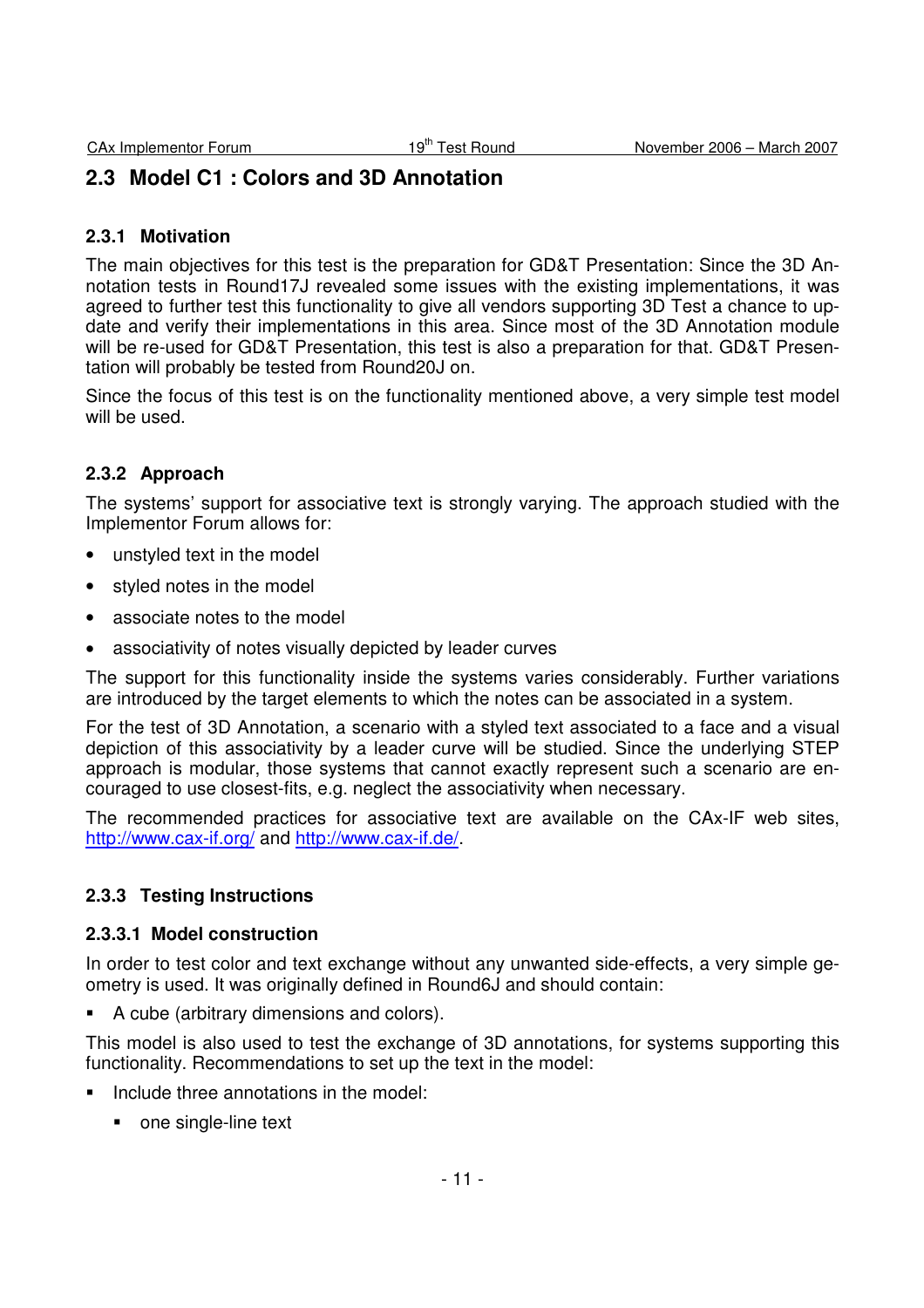- one multi-line text
- one which includes an annotation symbol
- Style the two texts with an arbitrary color.
- The two annotations should be associated to portions of the cube, e.g. a surface and an edge.
- Select an arbitrary placement of the text



Figure 5: A section of the C1 model with a 3D Annotation

## **2.3.3.2 Statistics & Screenshots**

With each STEP file submitted for C1, vendors must include a text file with the stats in comma-delimited form (.csv):

| model                | c1                                                                                                                                                                                               |
|----------------------|--------------------------------------------------------------------------------------------------------------------------------------------------------------------------------------------------|
| system t             | Native system code                                                                                                                                                                               |
| system n             | Target system code (for native stats use 'stp' for system_t)                                                                                                                                     |
| Valid_txt            | all/partial/none – whether the specified texts appear in the<br>Imodel<br>Note: na indicates vendor is not testing associative text                                                              |
| valid_txt_-<br>assoc | all/partial/none – whether the association of the text to the<br>elements of the geometric model as described above is cor-<br>rect<br>Note: na indicates vendor is not testing associative text |
| date                 | Date submitted                                                                                                                                                                                   |
| <b>lissues</b>       | Short description of issues                                                                                                                                                                      |

Please note that due to the simplicity of the test model, no geometry statistics (volume / area / centroid) will be collected.

In order to validate the color and annotation exchange on a visual basis, vendors are asked to send in a screenshot for their native model and one for each imported C1 to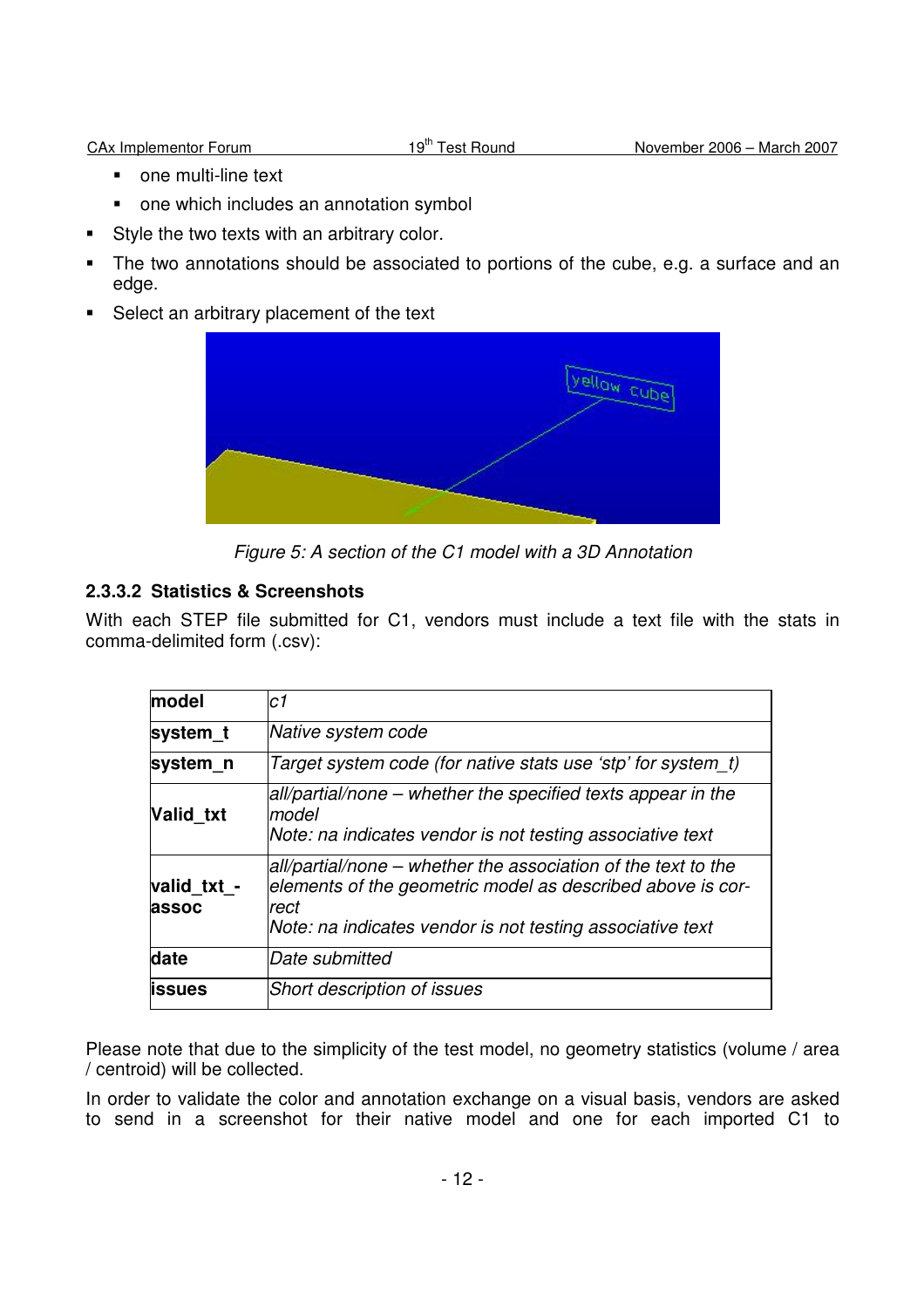Jochen.boy@prostep.com. These pictures will then be published in the secure area of the CAx-IF web sites (http://www.cax-if.de/secure/ and http://www.cax-if.org/secure/). The following naming convention is suggested:

## c1-[nat]-[tgt].[type]

where [nat] is the native system code, [tgt] is the target system code (use 'native' for the screenshot of the native model), and [type] is the usual extension based on the file format (.jpg/.gif/.bmp).

## **2.4 Model AS1: External References**

## **2.4.1 Motivation**

External references and the related functionalities (e.g. document format properties, nested external references) have been tested several times before. Since an additional system now has implemented this scope and aims to prove its implementation, this will be tested again in the CAx-IF. All participants supporting external references are asked to actively participate in this test.

## **2.4.2 Approach**

All STEP files submitted for this test case should be compliant to the AP203e2 longform schema, which is available from the CAx-IF web sites under 'Joint Testing Information'.

## **2.4.3 Testing Instructions**

There following file structure is recommended for the AS1 test case:

- one PDM/structure file plus five single part geometry files
- Including Document format properties if supported
- According to the 2<sup>nd</sup> edition of the External References Rec. Pracs.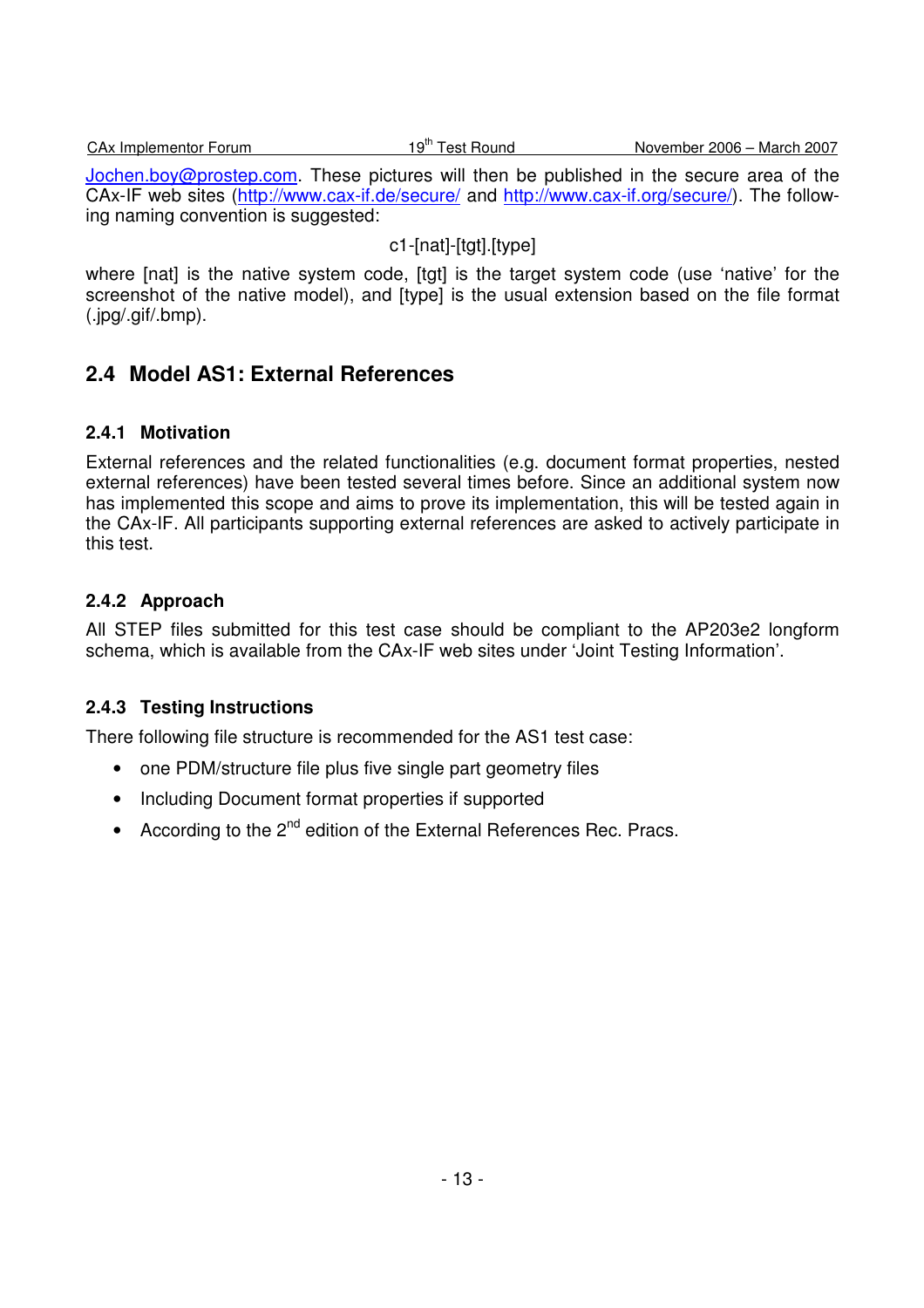

Figure 6: Relationships of the generated files

## **2.4.3.1 Construction of the AS1 model**

The AS1 model is a well-known test case within the CAx-IF. Therefore, the modeling instructions will not be listed in detail here, since most of the participants already have this models available in their systems.

Detailed modeling instructions are included in older test suite documents. Should additional information be required, please contact the facilitators (cax-test-admin-l@cax-if.org).



Figure 7: Shape of the AS1 model (toilet paper holder)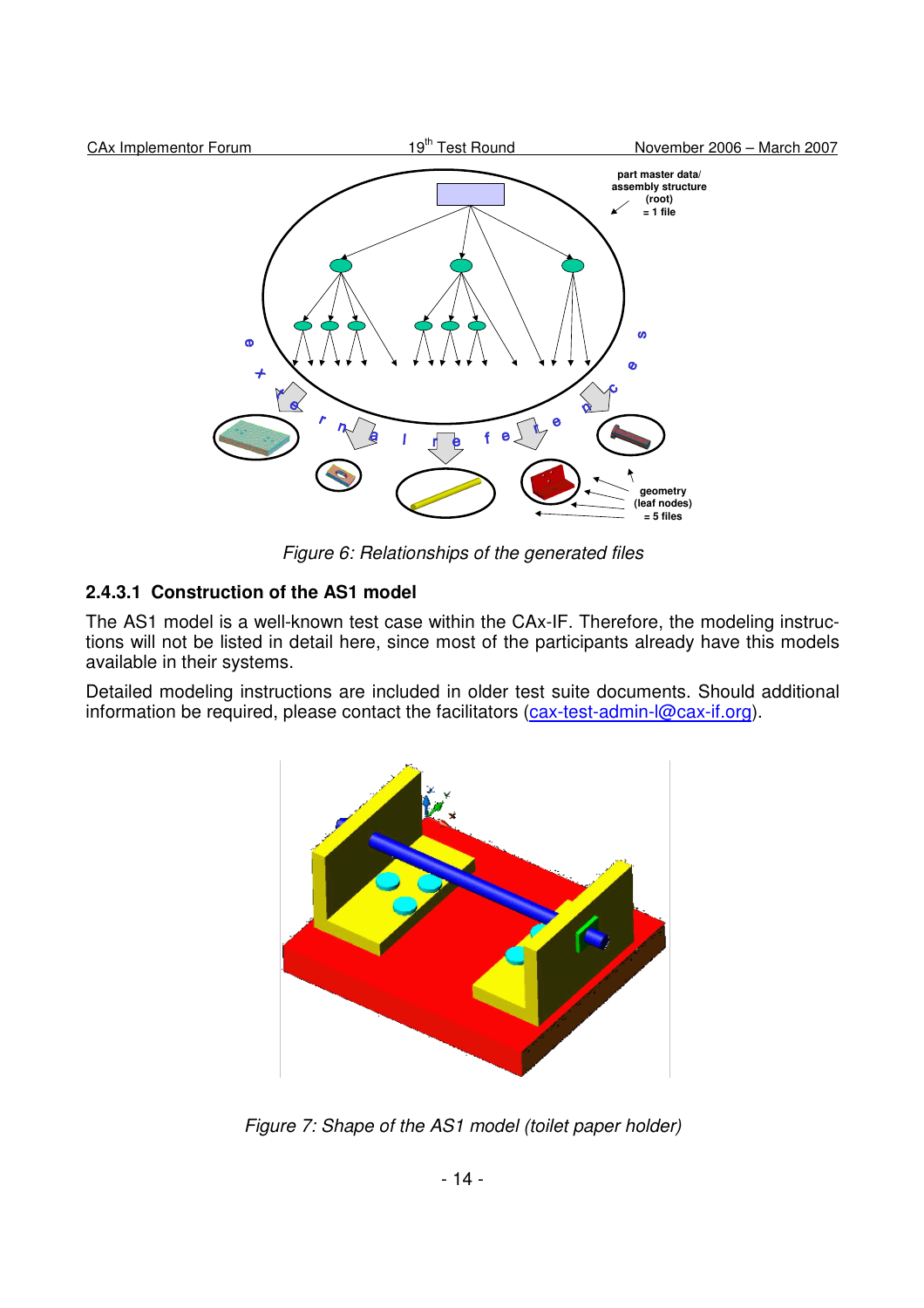#### **2.4.3.2 Statistics**

With each STEP file submitted for the external reference model, vendors must include a text file with the stats in comma-delimited form (.CSV):

| model           | las1                                                                                                                                                       |
|-----------------|------------------------------------------------------------------------------------------------------------------------------------------------------------|
| system_n        | native system code                                                                                                                                         |
| system_t        | (target system code (for native statistics use 'stp' for system_t)                                                                                         |
|                 | All – all file references for the external geometry can be found<br>and the file node associations to model parts can be estab-<br>lished                  |
| fref_found      | Partial – some of the file references for the external geometry<br>can be found and some of the file node association to model<br>parts can be established |
|                 | None – no references found or associations can not be estab-<br>lished                                                                                     |
|                 | All – all referenced files can be processed to construct the<br>overal model                                                                               |
|                 | <b>fref_processed</b>  Partial - all referenced files can be processed to construct the<br>loveral model                                                   |
|                 | None – referenced files can not be processed                                                                                                               |
| volume          | total volume of all solids                                                                                                                                 |
| area            | ltotal surface area of all solids                                                                                                                          |
| <b>CX CY CZ</b> | Centroid of all solids                                                                                                                                     |
| date            | Date submitted                                                                                                                                             |
| <b>lissues</b>  | <b>Short description of issues</b>                                                                                                                         |

## **2.5 Model U1: Unicode Character Encoding**

## **2.5.1 Motivation**

Due to the growing internationality of cooperations both within projects and between companies, a growing amount of CA-PDM data exchanged which contains international characters in certain strings, as for example a product's name or id.

Since the allowable characters within a Part 21 STEP file are limited to the basic alphabet, these special characters need to be encoded. Several levels of (Unicode-)encoding are available for the various European and Asian characters.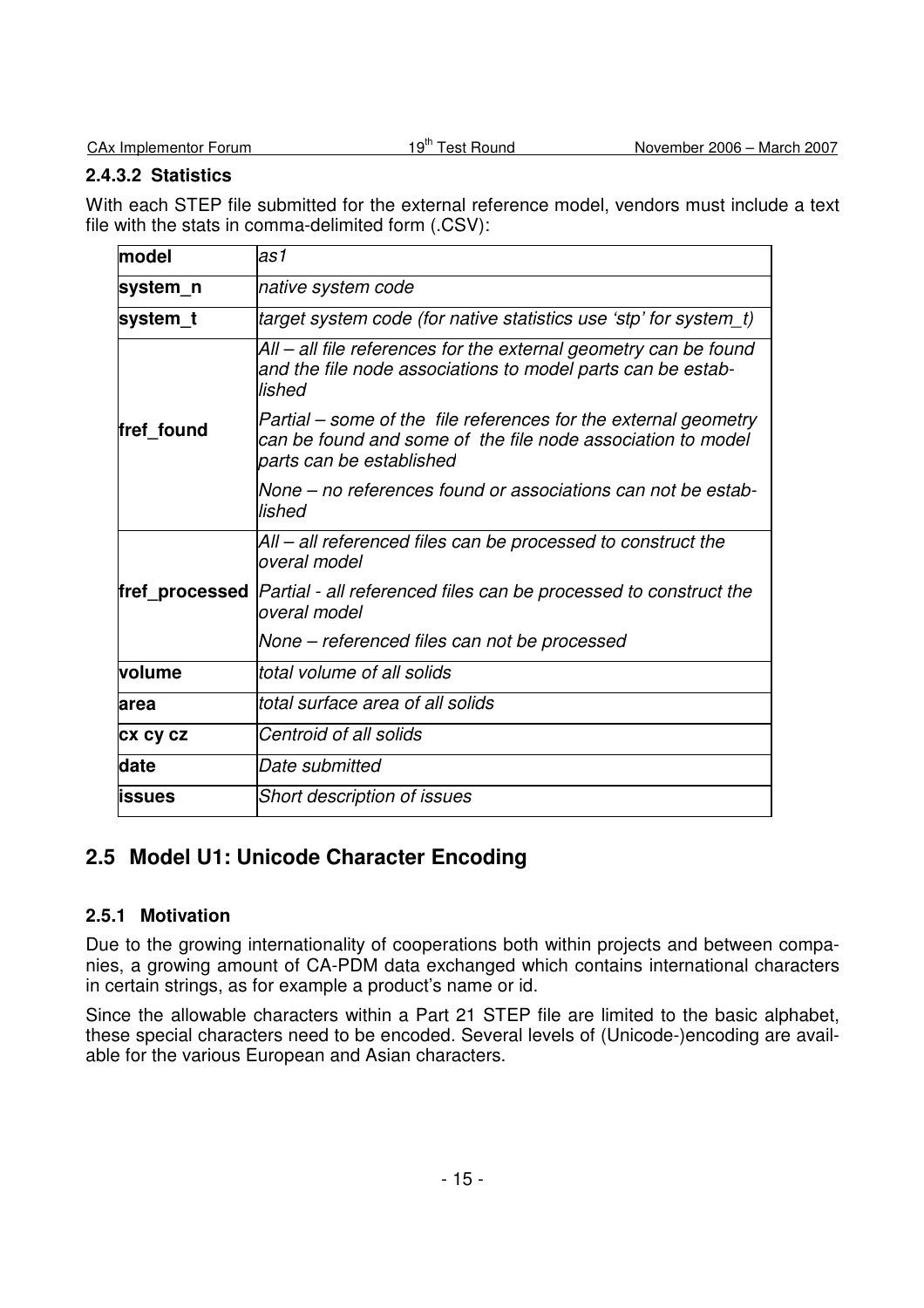| CAx Implementor Forum | 19 <sup>th</sup> Test Round | November 2006 - March 2007 |
|-----------------------|-----------------------------|----------------------------|
|                       |                             |                            |

### **2.5.2 Approach**

The approach how to represent Unicode-encoded characters within a STEP file is described within Part 21 itself, Section 6.3.3.1. For quick reference, the Part 21 PDF document will be made available in the member area of the CAx-IF web sites.

### **2.5.3 Testing Instructions**

At the Round18J review meeting, it was agreed to start with the basic 'S-encoding'. A character table for this encoding is available at http://en.wikipedia.org/wiki/ISO/IEC\_8859-1.

### **2.5.3.1 Construction of the U1 model**

No shape will be pre-defined for the U1 test case. It is recommend though to use a single part with simple geometry. This part, however, shall contain strings with special, Unicode-encoded characters in mandatory attributes within the file structure, that have to be read by the target system. It was suggested to use the PRODUCT.name and PRODUCT.id name for this.

The allowed special characters can be seen in the table referenced in section 2.5.3. Vendors participating in this test should choose two arbitrary text strings (for name and id) which contain some special characters. When submitting a STEP file for this, the strings with the special characters (before encoding) should be included in the native stats. After importing, the string as imported into the target system (after decoding) should be reported in the target stats.

If the target system cannot display that special character, it should replace it with a placeholder, for example '' or '□'.

#### **2.5.3.2 Statistics**

With each STEP file submitted for the encoding test model, vendors must include a text file with the stats in comma-delimited form (.CSV):

| model         | u1                                                                                                    |
|---------------|-------------------------------------------------------------------------------------------------------|
| system n      | native system code                                                                                    |
| system t      | (target system code (for native statistics use 'stp' for system t)                                    |
| product.name  | The string used for the product.name<br>native stats: before encoding<br>target stats: after decoding |
| product.id    | The string used for the product.name<br>native stats: before encoding<br>target stats: after decoding |
| date          | Date submitted                                                                                        |
| <b>issues</b> | Short description of issues                                                                           |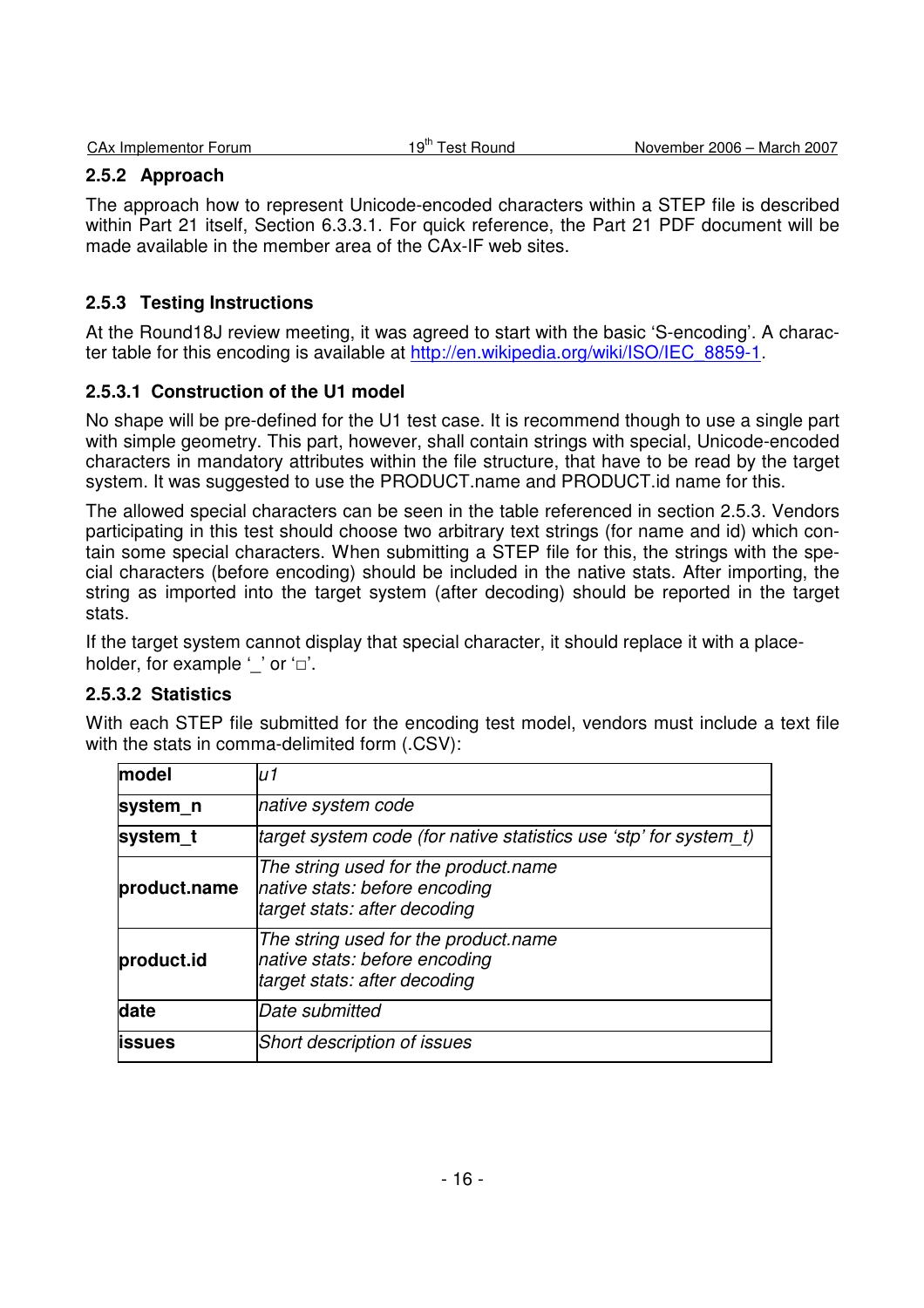# **3.0 Production models: PM17**

## **3.1 Motivation**

In an attempt to test the STEP processors on real world models, the CAx Implementor Forum will be testing production parts in this round and future rounds of CAx-IF testing. These production models are characteristic for components and assemblies that are encountered in the aerospace and automotive industries. PDES, Inc. and ProSTEP iViP member companies and vendors have supplied these models.

## **3.2 Approach**

Testing of Production Models focuses mainly on data quality, not on specific functionalities. Assemblies should therefore be exported as a single STEP file. The file format should be either AP214-IS or AP203e2. In order to support quality validation of the Production Model exchange, all vendors shall include the maximum level of Validation Properties they support. In addition, since Round18J, the native and target statistics will include ValProps.

All source system native models and STEP files may be analyzed for data quality by the "CADIQ" developers. STEP syntax and structure will be checked by the CAx-IF facilitators. In order to enable an end-to-end analysis of the data exchange, all vendors importing Production Model STEP files are asked to submit the resulting target model from their system along with or instead of the target statistics.

## **3.3 Testing Instructions**

| Model name        | <b>Exporting System</b> | <b>AP</b> | <b>Filename</b> | <b>Remarks</b>         |
|-------------------|-------------------------|-----------|-----------------|------------------------|
| Casing 1          | Pro/E                   |           |                 |                        |
| Casing 2          | Pro/E                   |           |                 |                        |
| Lid               | Pro/E                   |           |                 |                        |
| Ring              | Pro/E                   |           |                 |                        |
| Nose Landing Gear | <b>CATIA V5</b>         |           |                 | <b>BREP with Voids</b> |

#### **3.3.1 List of available models**

#### **3.3.2 Results**

For each STEP file imported for the Production Models, vendors have to submit a text file with the statistics in comma-delimited form (.CSV):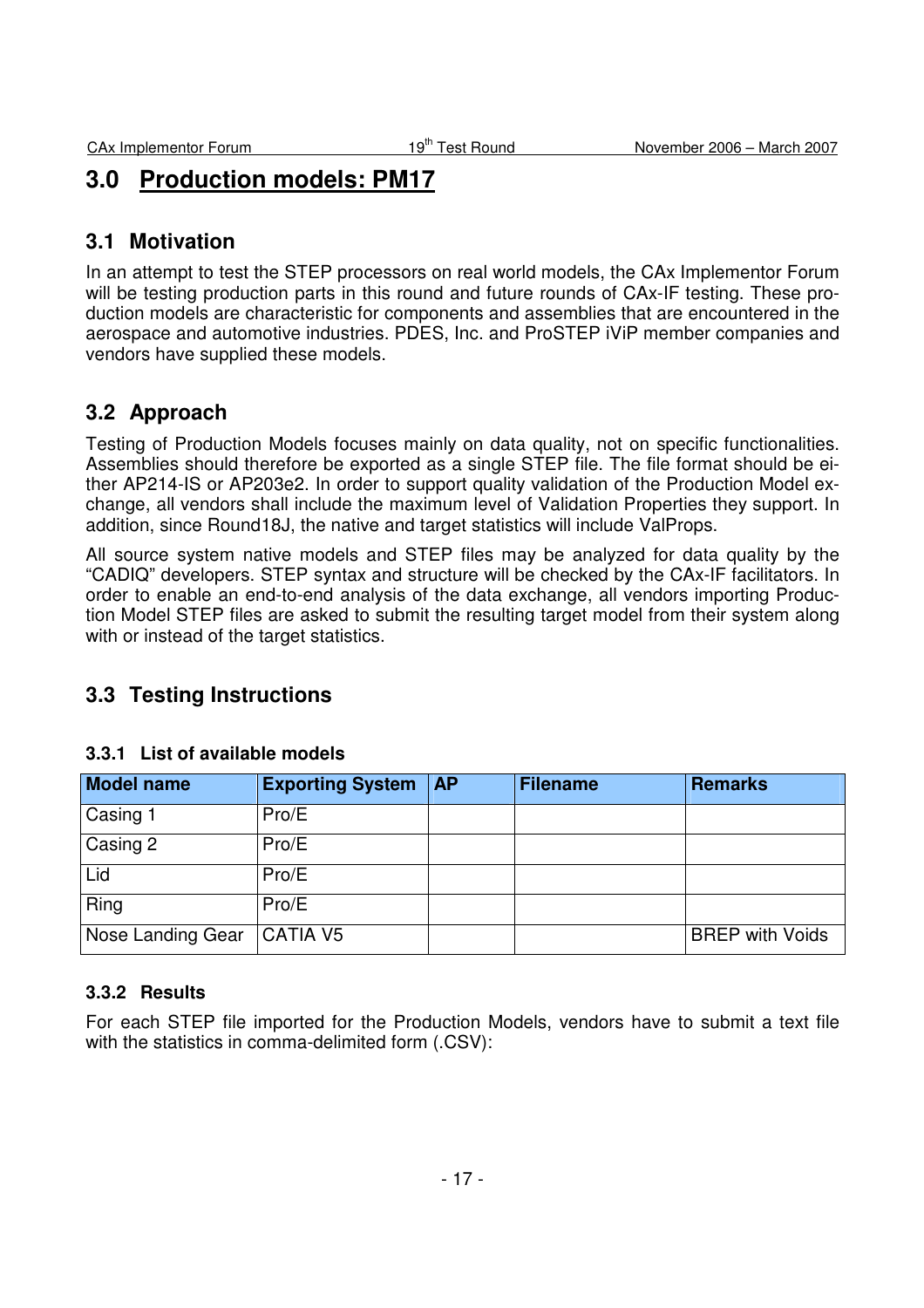| <b>CAx Implementor Forum</b>                    | 19 <sup>th</sup> Test Round<br>November 2006 - March 2007                                                                                                  |  |  |  |
|-------------------------------------------------|------------------------------------------------------------------------------------------------------------------------------------------------------------|--|--|--|
| model                                           | pm17                                                                                                                                                       |  |  |  |
| system_n                                        | Native system code                                                                                                                                         |  |  |  |
| system_t                                        | Target system code (for native stats use 'stp' for system t)                                                                                               |  |  |  |
| unit                                            | <b>Units</b>                                                                                                                                               |  |  |  |
| volume                                          | Total volume of all solids                                                                                                                                 |  |  |  |
| validation<br>volume                            | Total volume of all solids as received via the validation prop-<br>erty capability.                                                                        |  |  |  |
| valid vol                                       | pass/fail, is the instantiation of the validation property 'volume'<br>in the STEP file as per the recommended practices for valida-<br>tion properties?   |  |  |  |
| area                                            | Total surface area of all solids                                                                                                                           |  |  |  |
| validation area                                 | Total surface area of all solids (entire assembly) as received<br>via the validation property capability.                                                  |  |  |  |
| valid area                                      | pass/fail, is the instantiation of the validation property 'area' in<br>the STEP file as per the recommended practices for validation<br>properties?       |  |  |  |
| <b>CX CY CZ</b>                                 | Centroid of all solids                                                                                                                                     |  |  |  |
| validation cx<br>validation cy<br>validation cz | Centroid of all solids (entire assembly) as received via the<br>validation property capability.                                                            |  |  |  |
| valid cent                                      | pass/fail, is the instantiation of the validation property 'cen-<br>troid' in the STEP file as per the recommended practices for<br>validation properties? |  |  |  |
| shoveit ok                                      | pass/fail, indicates whether the model passed comparison of<br>the Extended GVP (i.e. no parts/subassemblies misplaced),<br>lor failed.                    |  |  |  |
| valid shoveit                                   | pass/fail, indicates whether the target system considers the<br>implementation of the instance information valid as per rec-<br>ommended practices.        |  |  |  |
| date                                            | Date submitted                                                                                                                                             |  |  |  |
| issues                                          | Short description of issues                                                                                                                                |  |  |  |

In addition, it is recommended to submit the target model from their system created by importing the STEP file. This is required for an end-to-end analysis of the data exchange with the "CADIQ" tool. The file name should clearly point out the source system which created the STEP file.